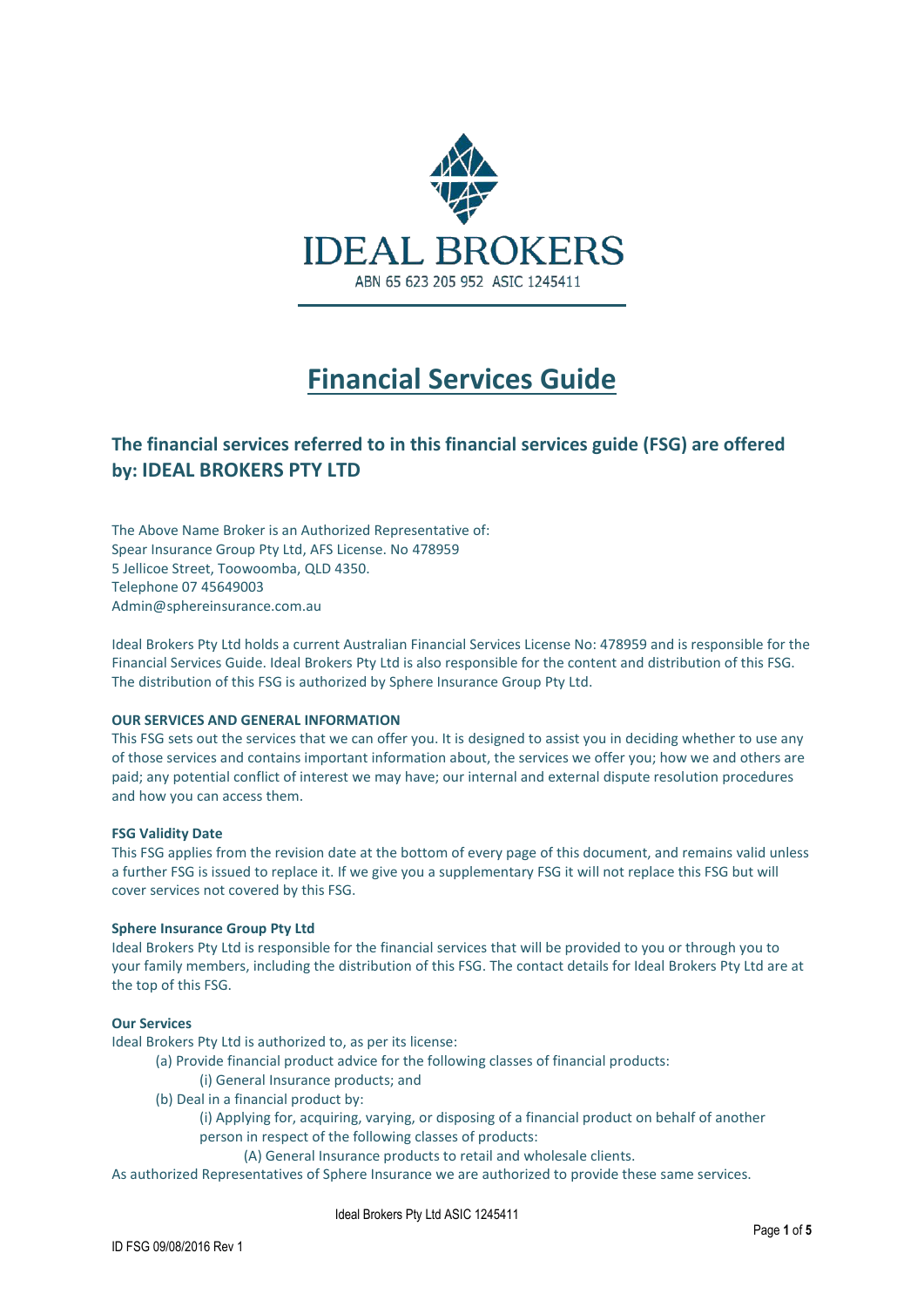#### **Insurance Brokers Code of Practice**

We adhere to and closely follow the National Insurance Brokers Association Code of Practice (the Code). The Code sets out standards for brokers to follow when dealing with clients, including requirements to inform clients of remuneration arrangements and any conflict of interest. The Code is available from the National Insurance Brokers Association website www.niba.com.au

#### **How we will look after your insurance**

You can contact us to give us instructions by post, fax or email on the contact number or details mentioned on page 1 of this FSG.

#### **Who do we act for?**

As your insurance broker we normally act for you in providing our insurance services. We'll tell you before or at the time if we are not acting for you in providing any part of our service.

For example, an insurer may give us 'binding authority' to arrange or enter into insurance products on their behalf. We could also agree to handle or settle claims on an insurer's behalf. We will inform youif we act for an insurer in this way.

#### **Product Disclosure Statement**

If we offer to arrange the issue of an insurance policy to you, we will also provide you with, or pass on to you, a Product Disclosure Statement(PDS), which contains information about the particular policy in question, which will enable you to make an informed decision about purchasing that policy.

#### **Further information when personal advice is given**

We will provide you with further information whenever we provide you with advice which takes into account your objectives, financial situation, needs and objectives. This information may include the advice that we have given you, the basis of the advice and other information on our remuneration and any relevant associations or interests.

This information may be contained in a statement of advice (SOA).

When you ask us to recommend an insurance policy for you, we will usually only consider the policies offered by the insurers or insurance providers that we deal with regularly.

If we give you personal advice, we will inform you of any fees, commission or other payments we, our associates or anyone referring you to us (or us to any insurer) will receive in relation to those policies

#### **Is insurance advice always tailored?**

Not in all cases. However, we may need information about your Personal objectives, details of your current financial situation and any relevant information, so that we can arrange insurance policies for you or to give you advice about your insurance needs. We will ask you for the details that we need to know.

In some cases, we will not ask for any of this information. If we do not ask, or if you do not give us all of the information we ask for, any advice you receive may not be appropriate to your needs, objectives and financial situation.

You should read the warnings contained in any SOA, or any other warnings that we give you carefully before making any decision about an insurance policy.

Where we provide you with advice about your insurance arrangements, that advice is current at the time that we give it. We will review your insurance arrangements when you inform us about changes in your circumstances, at the time of any scheduled status review or upon renewal of your insurances.

#### **Your duty of disclosure**

We rely on your disclosures to us to pass on to the underwriter. We act for you in placing cover. If you do not answer the questions we ask clearly and truthfully and the risk is undisclosed to the underwriter your policy could be cancelled or additional premium payable. In that we are acting on your behalf there could also be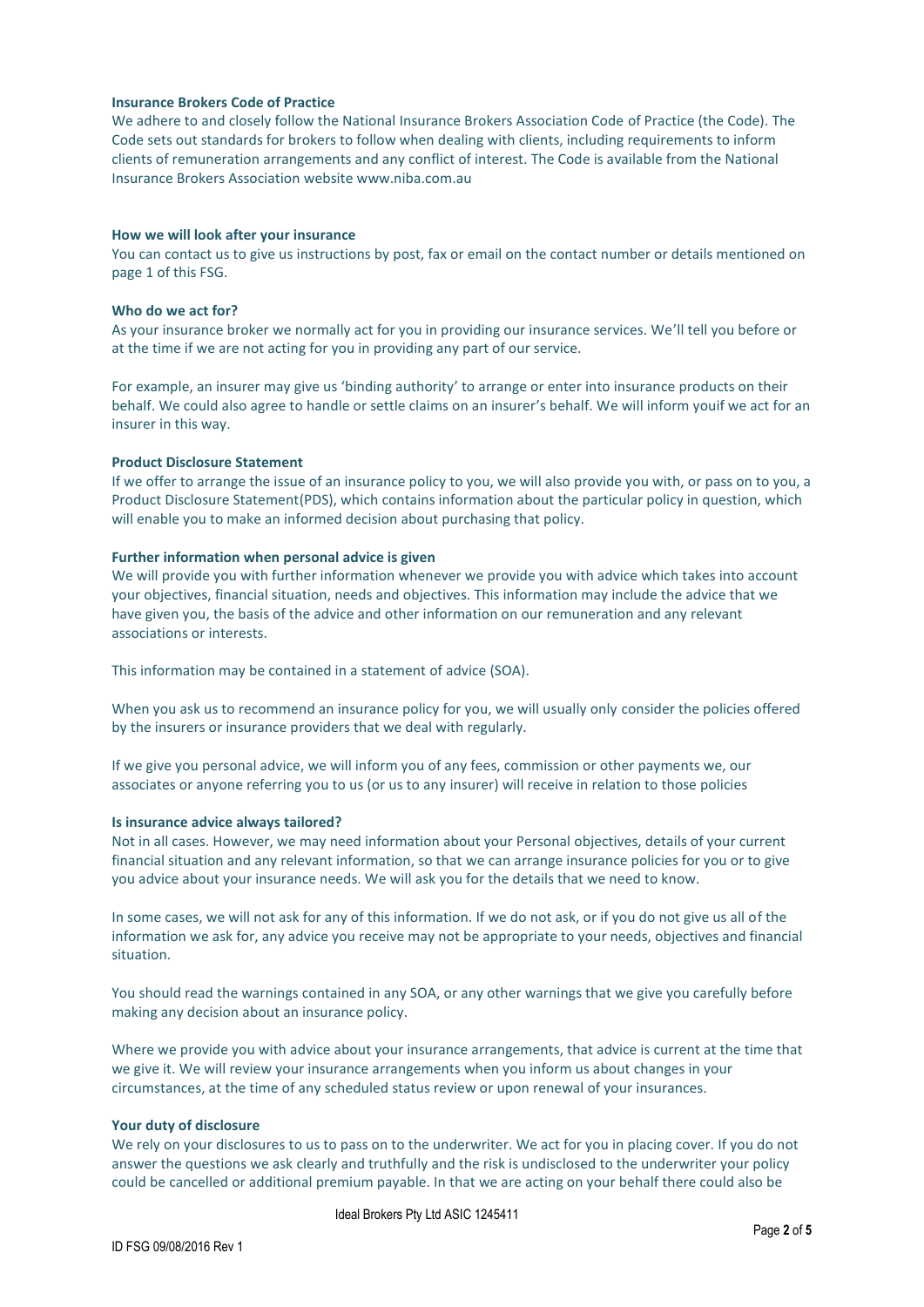ramifications for us for failing to provide correct information to the underwriter. This could cause us disciplinary action from ASIC or the underwriter.

#### **Contractual Liability and your insurance cover**

Many commercial or business contracts contain clauses dealing with your liability (including indemnities or hold harmless clauses). Such clauses may entitle your insurers to reduce cover, or in some cases, refuse to indemnify you at all. You should seek legal advice before signing and accepting contracts. You should inform us of any clauses of this nature before you enter into them.

#### **Conflicts of interest**

Conflicts of interest may arise in circumstances where some or all of your interests as our client are, or may be, inconsistent with some or all of our interests. We have a conflicts of interest policy and procedure, including training and monitoring, to ensure we are aware of and manage any conflicts of interest. Where a conflict is unavoidable we will consult with you and manage the conflict in such a way so as to avoid prejudice to any party.

## **Privacy Statement**

We maintain a record of your personal profile, including details of insurance policies that we arrange for you. We may also maintain records of any recommendations or advice given to you.

We will retain this FSG and any other FSG given to you as well as any SOA or PDS that we give or pass on to you for the period required by law.

We are committed to implementing and promoting a privacy policy, which will ensure the privacy and security of your personal information.

We value the privacy of personal information and are bound by the Privacy Act 1988 when we collect, use, disclose or handle personal information. We collect personal information to offer, provide, manage and administer the many financial services and products we and our group of companies are involved in (including those outlined in this FSG).

Personal information may be obtained by us directly from you or, sometimes, via a third party such as your employer or an immediate member of your family.

When information is provided to us via a third party we use that information on the basis that you have consented or would reasonably expect us to collect your personal information in this way and we take reasonable steps to ensure that you have been made aware of how we handle your personal information.

The primary purpose for our collection and use of your personal information is to enable us to provide insurance services to you. Sometimes, we may use your personal information for our marketing campaigns, in relation to new products, services or information that may be of interest to you.

We may disclose the information we collect to third parties, including service providers engaged by us to carry out certain business activities on our behalf (such as assessors and call centers in Australia). In dealing with us, you agree to us using and disclosing your personal information as set out in this statement and our Privacy Policy. This consent remains valid unless you alter or revoke it by giving written notice.

However, should you choose to withdraw your consent it is important for you to understand that this may mean we may not be able to provide you or your organization with insurance or to respond to any claim you submit.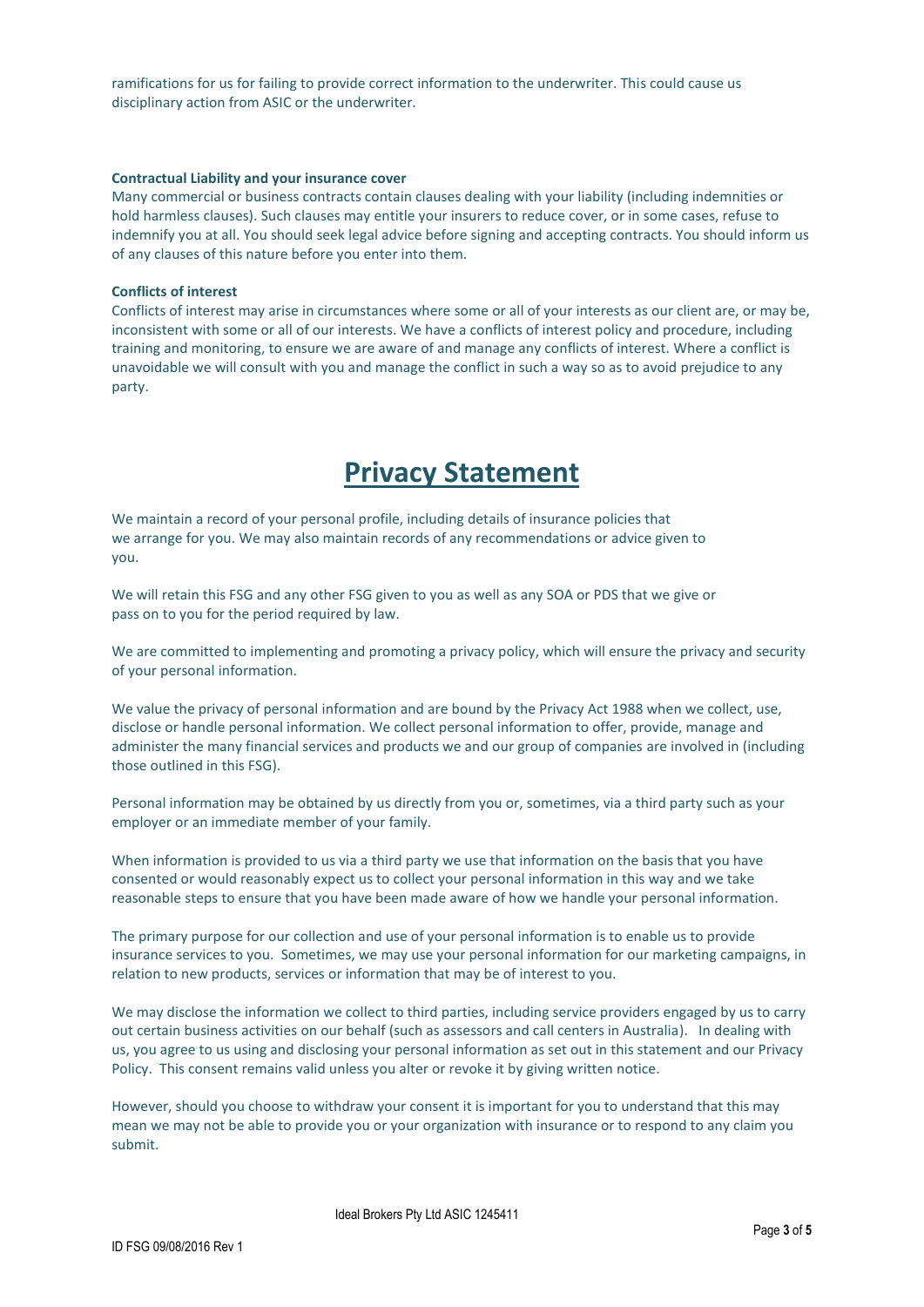If you have previously provided us with permission to show your name and occupation for marketing purposes, you may revoke this permission at any time in writing to us, or by emailing us using the contact information on the first page of this FSG.

#### **How will I pay for the services provided?**

All services can be paid for in any number of ways, including by BPAY, and Credit Card. How to pay will be clearly displayed on your invoice. You can choose to pay by any of the payment methods set out in the invoice.

For each insurance product, the insurer will charge a premium that includes any relevant taxes, charges and levies.

These will all be shown on the quotes and invoices that we send you. You are required to pay us within the time set out on the invoice.

#### **How are we remunerated?**

We usually receive a payment based on a percentage of this premium (excluding relevant taxes, charges and levies) called commission, which is paid to Sphere Insurance Group by the insurers. Commissions range from 0% to 50%.

We may also charge a Broker Fee for policy invoicing, premium collection and remittance and issuing policies and other insurance, administration work. This charge will appear on your invoice and will vary depending on the work and the commission we receive.

You agree that we may retain all our commission, fees and other remuneration in full in the event of any cancellation of a policy, alteration, or the future downward adjustment of premium. You also agree that both we and the insurer may offset such remuneration from any premium refund you are entitled to.

Please note that we treat our remuneration as fully earned when we issue you with a tax invoice, unless we have a written agreement with you that varies this statement. When you pay us your premium it will be banked into the Sphere Insurance Group None Interest Trust Account.

Sphere Insurance Group will forward the premium paid in full to the insurer, once the Policy goes into force Sphere insurance group then remits to us our agreed percentage of all fees and commissions; Sphere Insurance deducts a management fee from our commissions and broker fees of between 5% and 30% from the total commission and broker fee received and pays the remainder of the broker fee and commission to us.

#### **External referrers**

We do not often pay any commissions, fees or benefits to others who refer you to us or refer us to an insurer. If we do, we will pay commissions to those people out of our commission or fees (not in addition to those amounts).

#### **Premium Funding**

If we arrange premium funding for you, we may be paid a commission by the premium funder. We may also charge you a Brokers Fee. The commission that we are paid by the premium funder is usually calculated as a percentage of your insurance premium including government fees or changes. If you instruct us to arrange a product, this is when we become entitled to the commission.

Our commission rates for premium funding are in the range of 0% to 5% of funded premium.

When we arrange premium funding for you, you can ask us what commission rates we are paid for that funding arrangement compared to the other arrangements that were available to you. The amount of our commission and any fee that we charge will be set out in the premium funding contract.

#### **Service Issues and Complaints**

We are committed to providing quality services to our clients. This commitment extends to giving you easy access to people and processes that can resolve a service issue or complaint. If you have a complaint about the